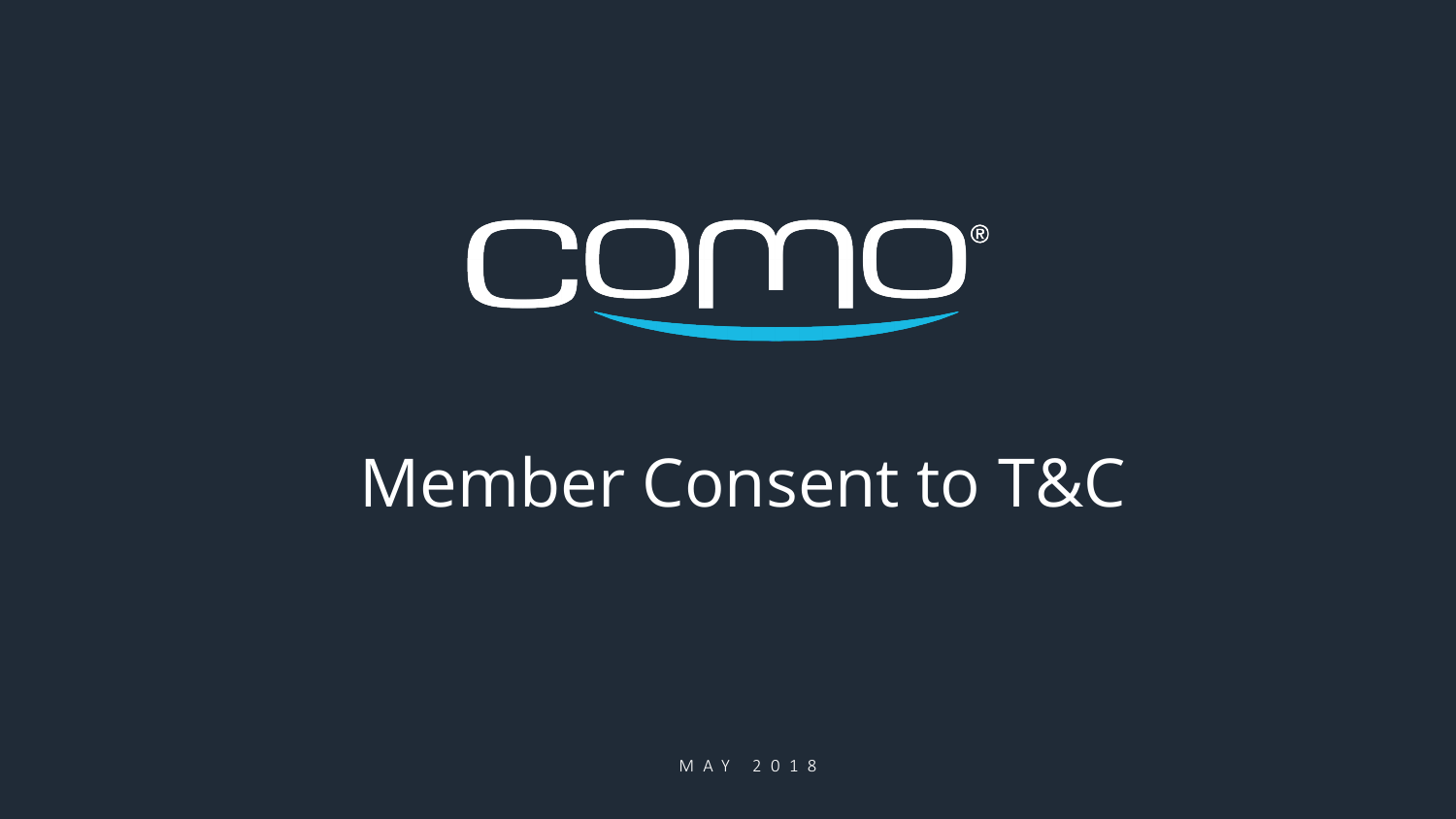### Introduction

We've created new processes to help businesses get the legally required consent from all their members—ensuring compliance with the GDPR and other privacy regulations.

- 1. [Overview](#page-2-0)
- 2. [When Changes Apply](#page-4-0)
- 3. [New Members via POS/API](#page-5-0)
- 4. [Existing Members](#page-7-0)
- 5. [New Members via Import](#page-9-0)
- 6. [Consent Status](#page-11-0)
- 7. [Consent SMS/Email](#page-13-0)
- 8. [New Landing Page](#page-14-0)
- 9. [App Login](#page-15-0)
- 10. [Consent Settings](#page-16-0)
- 11. [Marketing SMS/Email](#page-17-0)
- 12. [Consent & POS API](#page-18-0)
- 13. [Consent Logs](#page-19-0)
- 14. [Required Setup](#page-20-0)

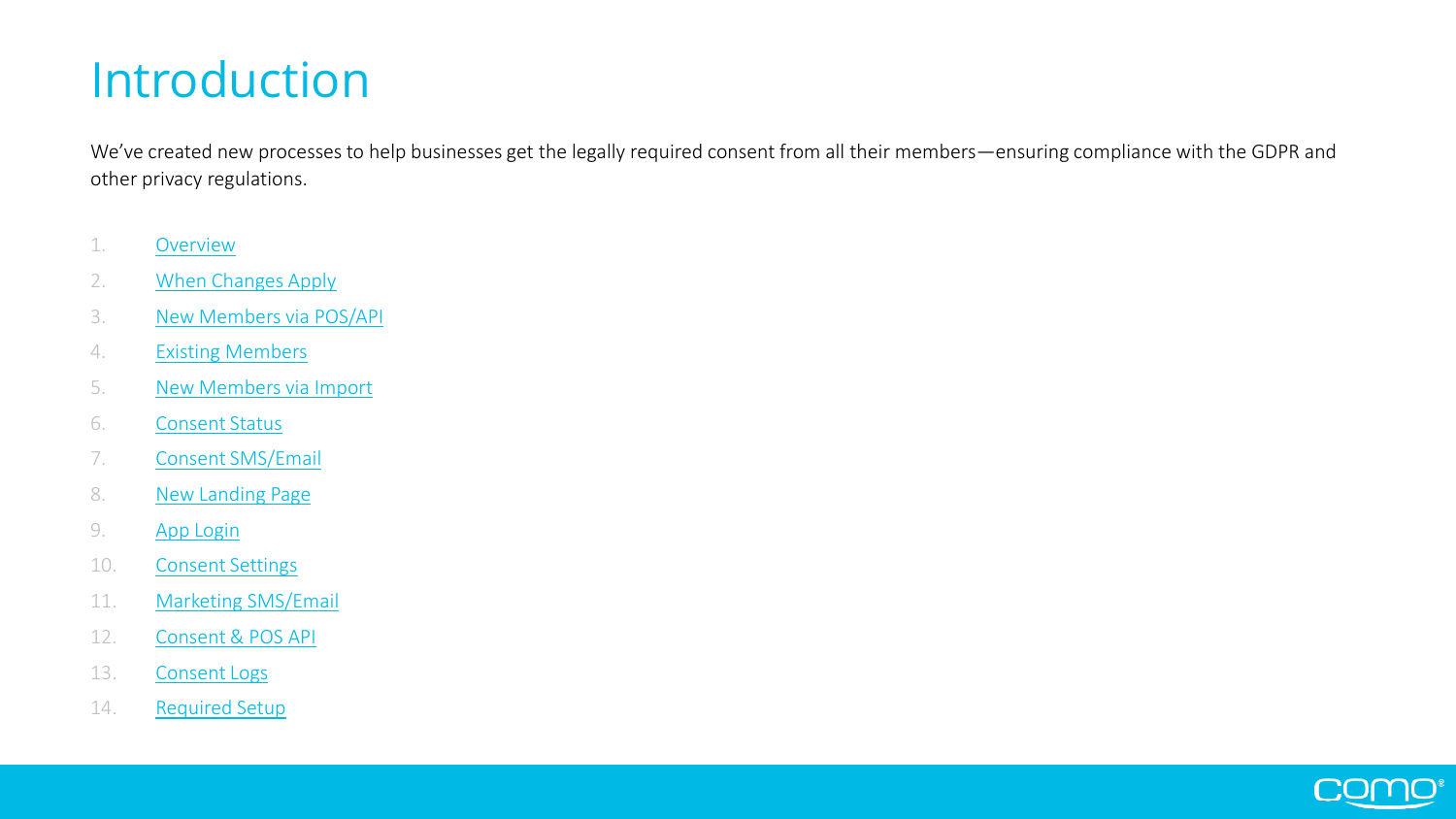<span id="page-2-0"></span>

#### Requirement Members must provide explicit consent to the program terms to allow the business to collect and process their datawhich is required to participate in the loyalty program.

Ways to Consent Since members must be able to review the terms and agree to them directly, they can only consent through the registration form or update form—which are available from:

- Mobile App
- iFrame (in a website)
- New Landing Page

Ways to Register Members automatically accept program terms when they register through the app registration form (even if it's presented in a website as an iFrame). But they don't provide it when registered through:

- POS (auto-register)
- Registration API
- Import Members
- Hub

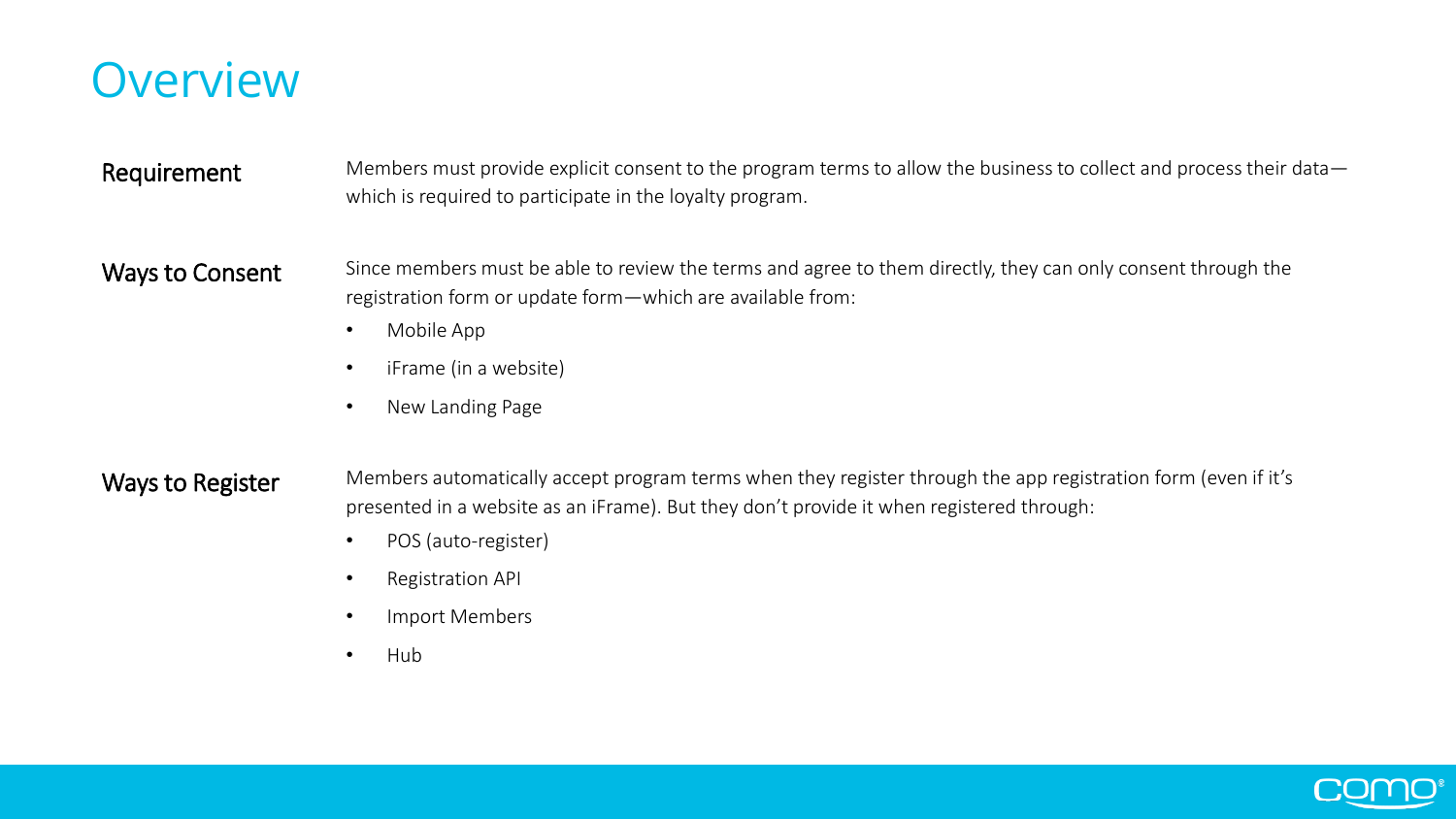# Main Ways to Register



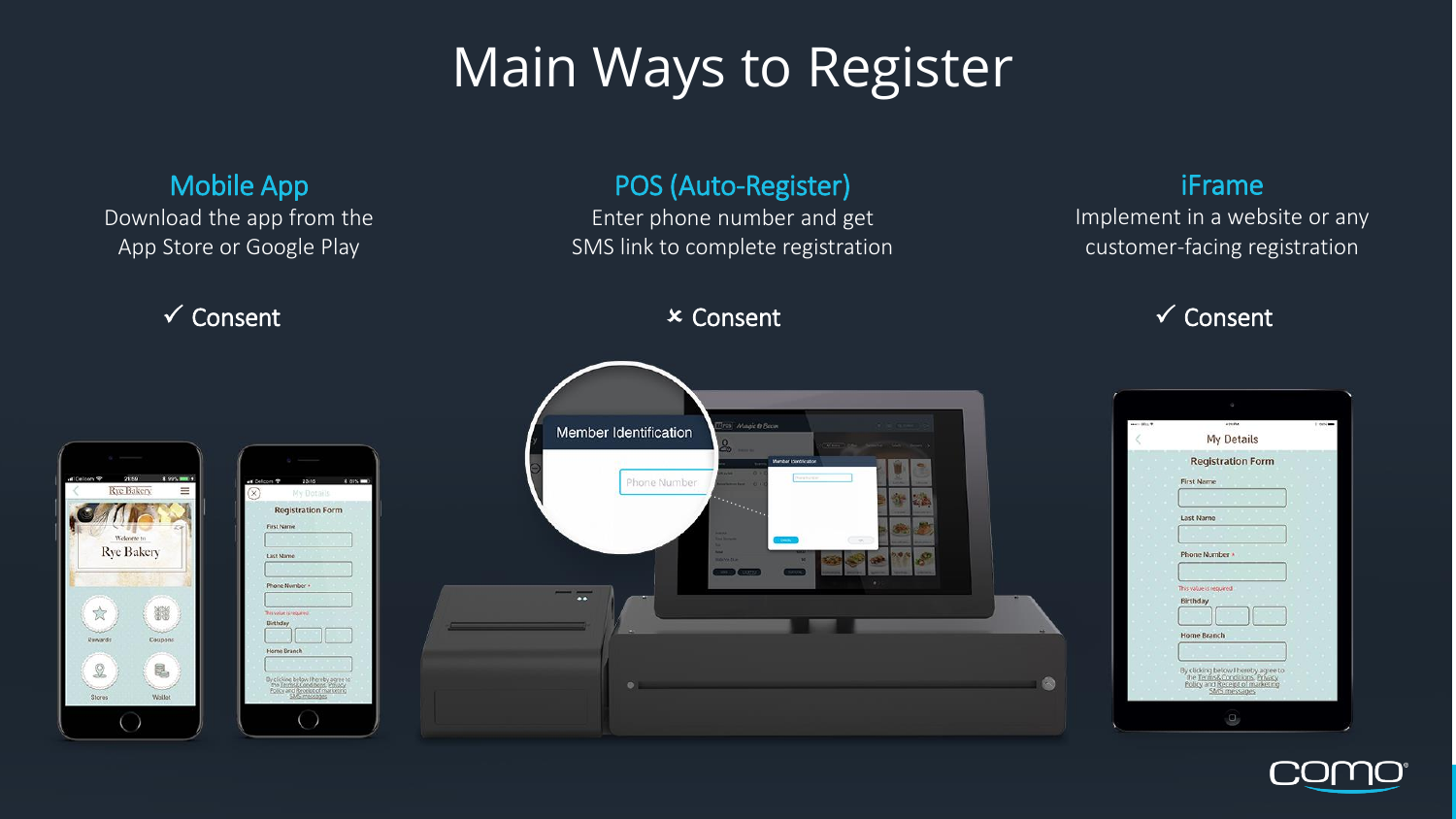## <span id="page-4-0"></span>When Changes Apply

New Flows New flows were created to ensure that businesses get the legally required consent from all their members—no matter how they register. There are different flows depending on **how** the member registers, and when the member registered.

How Flows depend on how the member registers: app/iFrame, POS, API, import, or Hub.

When As a gradual release, new consent flows will be implemented in different territories at different times:

- New Members—refers to members that register *after* changes are implemented in the relevant territory
- Existing Members—refers to members that registered *before* changes were implemented in the relevant territory

For example, if the changes are implemented on May 8, existing members are members that registered before May 8 and new members are members that registered after May 8.

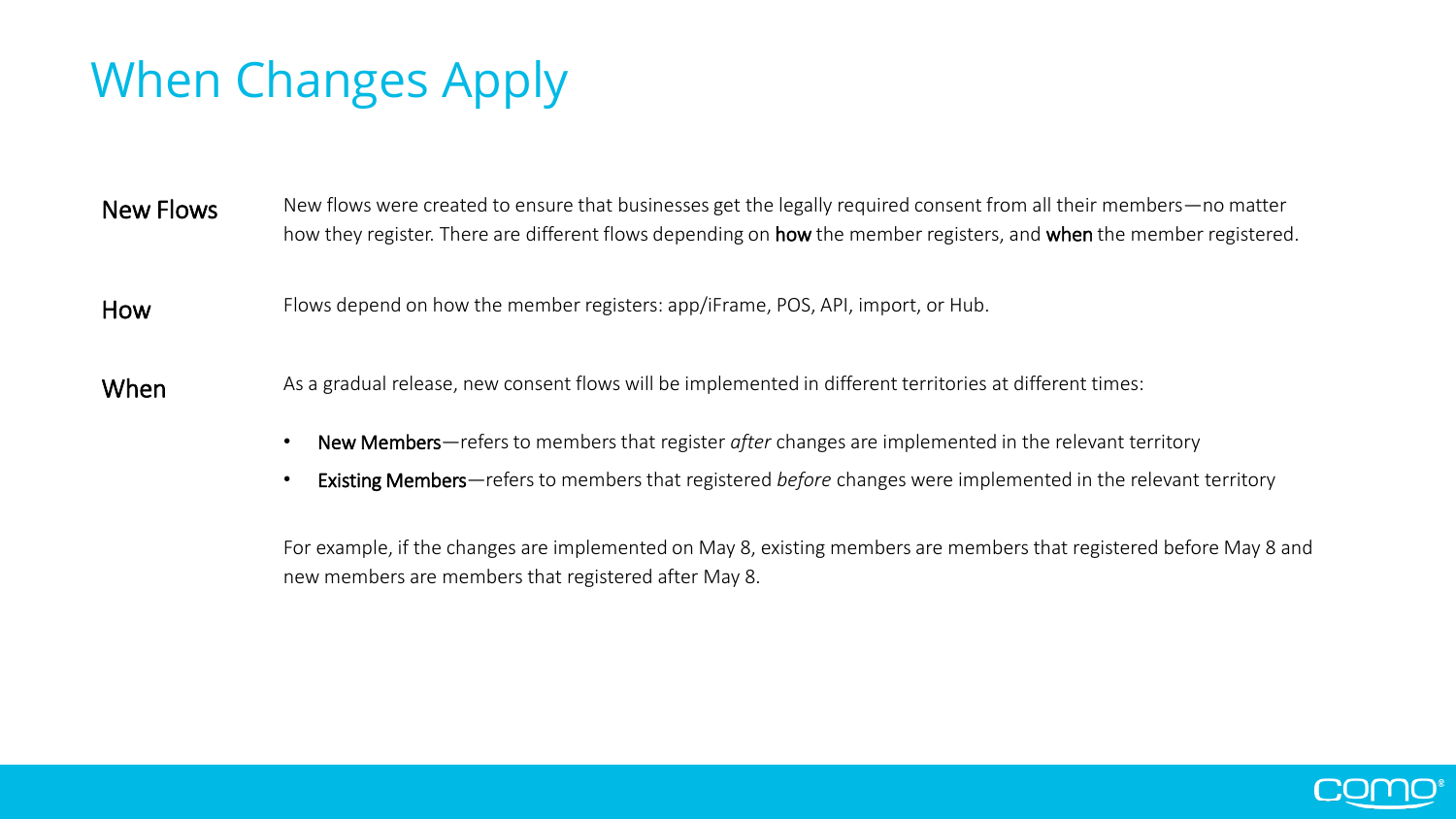### <span id="page-5-0"></span>New Members via POS/API

For the first 24 hours, they enjoy all their member benefits. But after 24 hours, they won't be able to participate in the loyalty program until they consent to terms. When they try to identify at the POS, the cashier will see that they didn't consent and they'll get an SMS/email to consent to program terms.



Member registers via POS (auto register), or API (usually website)



Almost there. To continue earning  $\overline{a}$  and  $\overline{a}$  and  $\overline{a}$  and  $\overline{a}$  and  $\overline{a}$  and  $\overline{a}$  and  $\overline{a}$  and  $\overline{a}$  and  $\overline{a}$  and  $\overline{a}$  and  $\overline{a}$  and  $\overline{a}$  and  $\overline{a}$  and  $\overline{a}$  and  $\overline{$ rewards, complete your registration to the Magic Bean loyalty program by clicking this link https://pos.fit/3EHYSEVC



Member receives SMS or email with link to complete registration Within 24hrs, member completes details (and consents) by downloading the app or directly via web form

 $\bullet \bullet \circ \circ \approx 5:36 \text{ PM}$ 

**Magic Bean** 

To confirm your details and

agree to the latest progran

**DOWNLOAD THE APP** 

Click here to continue to our web form Γħ.

m 门

 $\bullet$  \* 23%

 $\mathcal{C}_{\mathcal{L}}$ 



Member can fully participate in the loyalty program

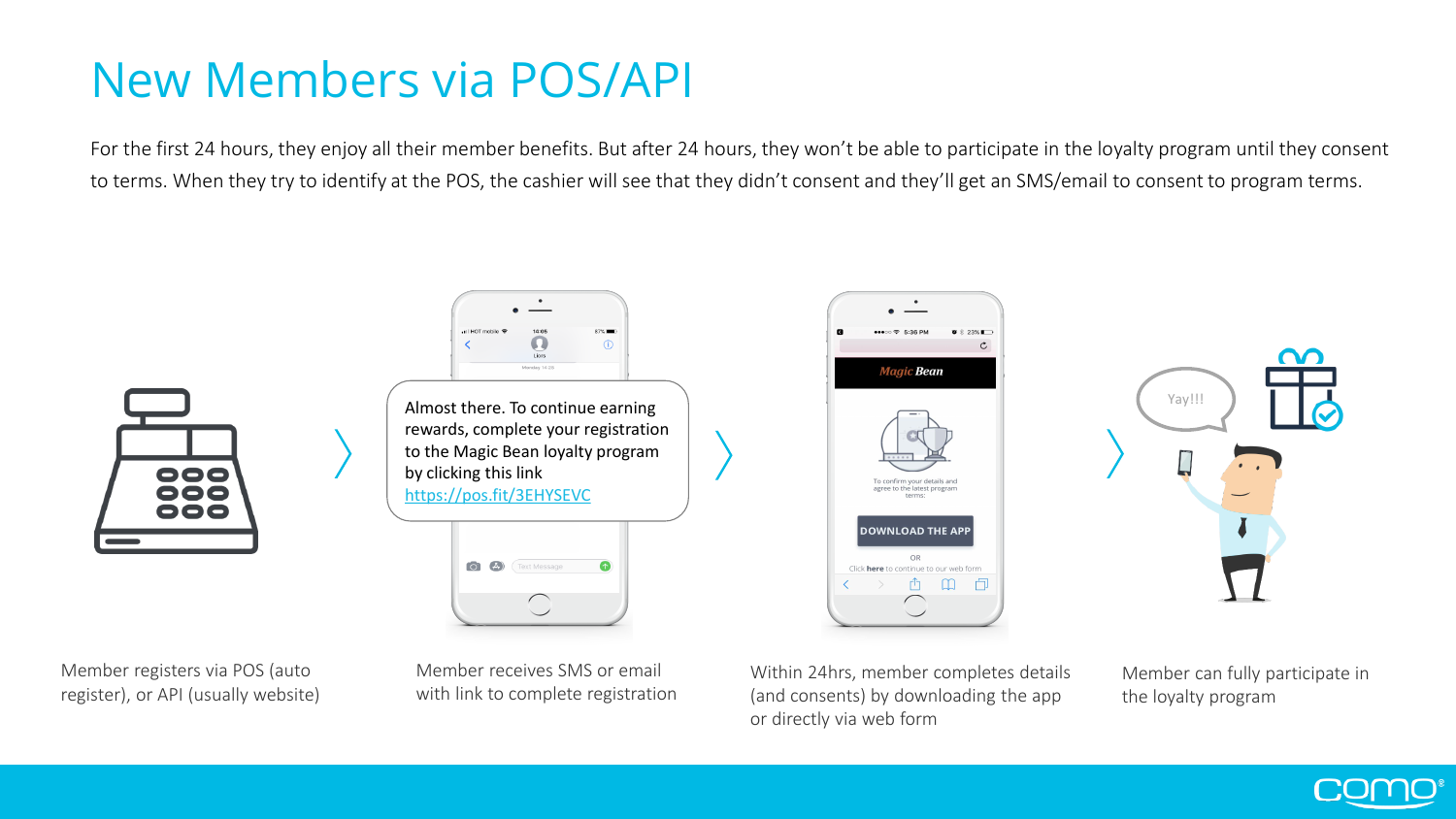### New Members via POS/API



- 
- $\checkmark$  Farn & redeem benefits
- Get marketing SMS/email
- $\checkmark$  Access members-only app tiles
- $\checkmark$  Identify at POS
- Consent status =  $No$
- $x$  Farn & redeem benefits
- Get marketing SMS/email
- Access members-only app tiles
- **x** Identify at POS (GMD returns anonymous member)
- $\checkmark$  Get consent SMS/email after identification

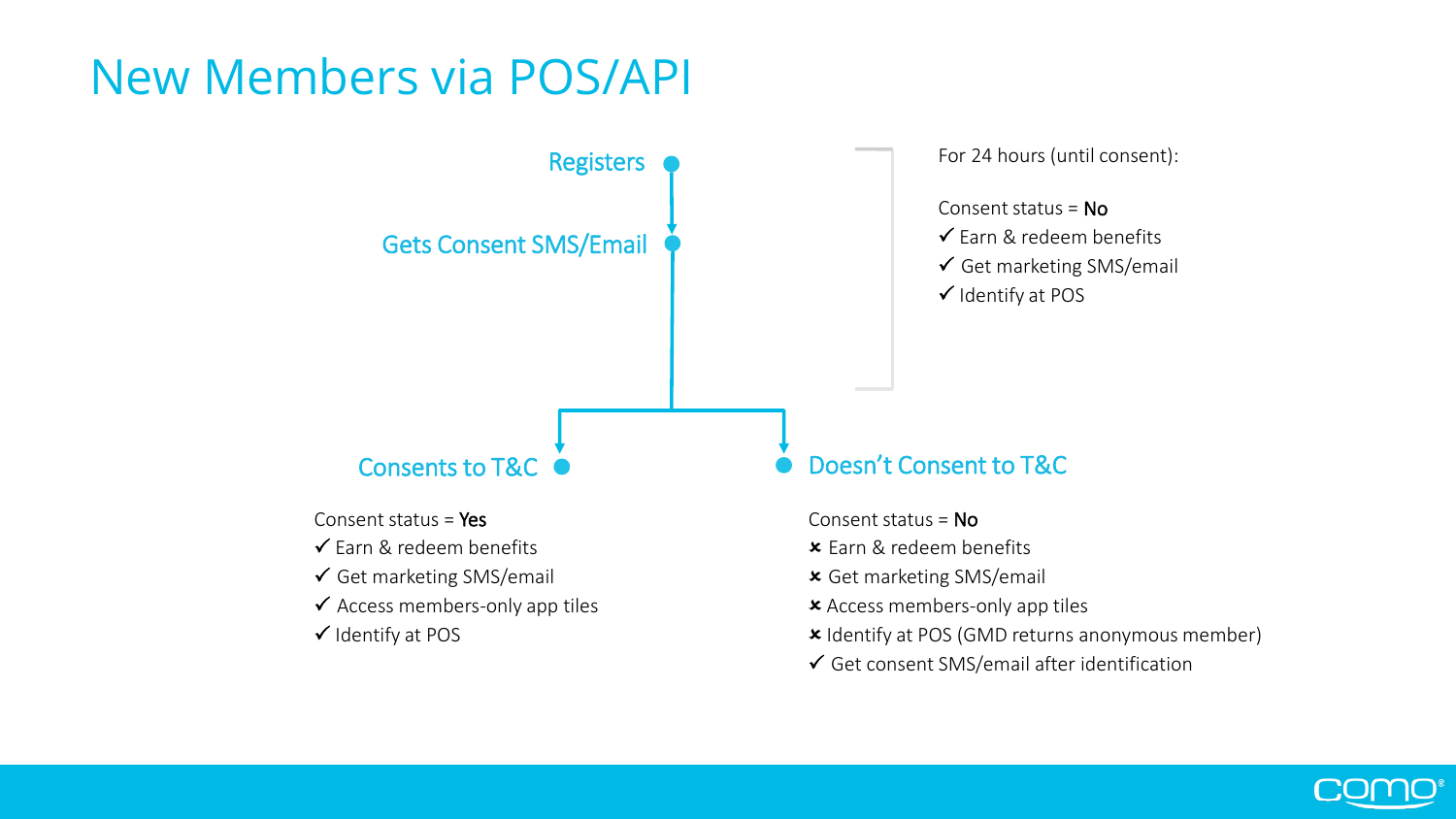### <span id="page-7-0"></span>Existing Members

The following flows apply to existing members that both registered outside of the app/iFrame AND never logged into the app. Until they consent, they can't access members-only app tiles, but they can still earn and use all program benefits.



Member gets consent SMS/email when they identify at the POS (or via Filter Members)

Member downloads the app or consents via web form

From the app, member logs in & consents when they submit the update form

Member consent status is updated and they can access all app content

Yay!!!

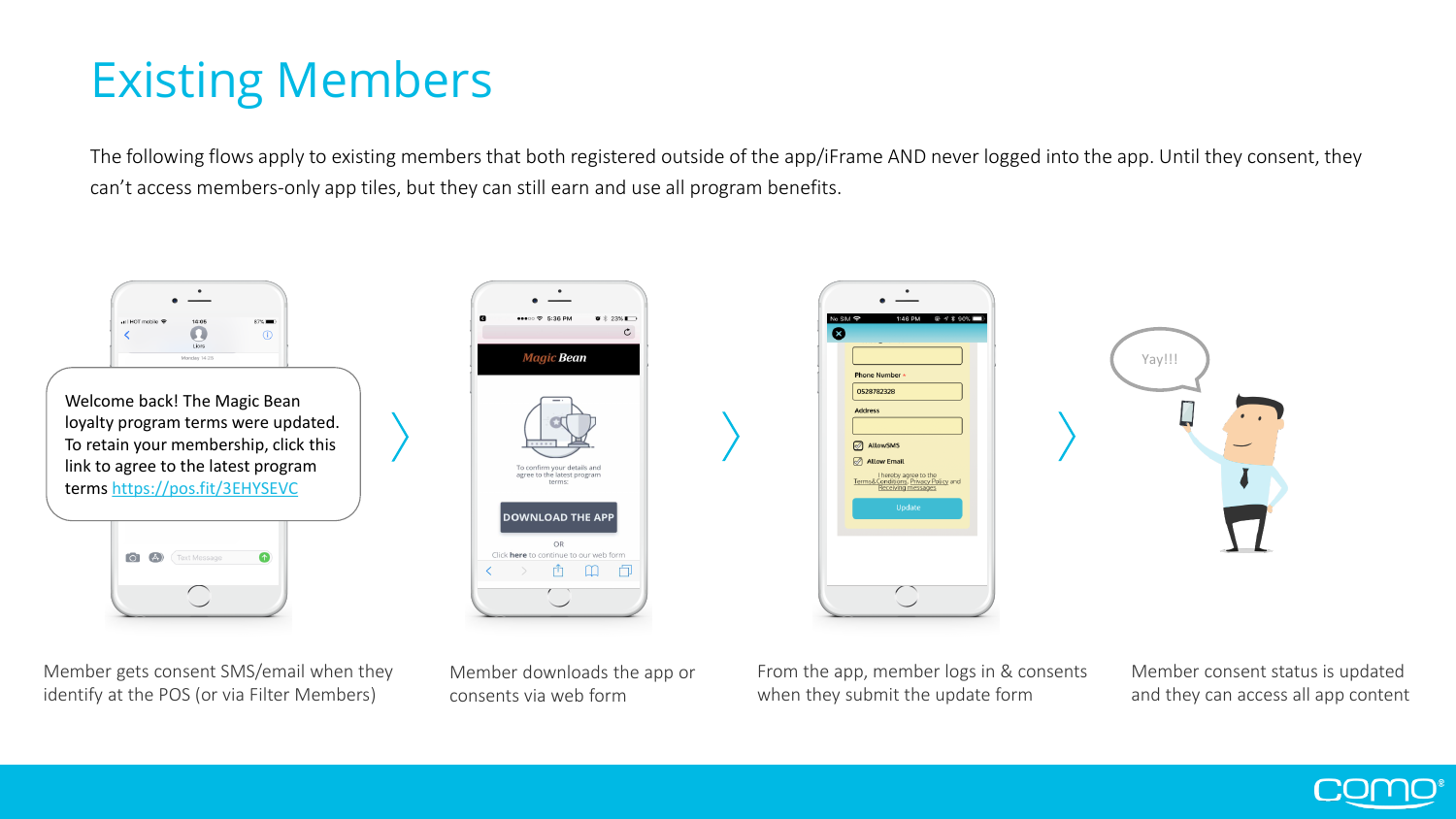### Existing Members

Identifies at POS

Gets Consent SMS/Email

Consent status =  $Yes$ 

- $\checkmark$  Farn & redeem benefits
- $\checkmark$  Get marketing SMS/email
- $\checkmark$  Access members-only app tiles
- $\checkmark$  Identify at POS

#### Consents to Latest T&C ● Doesn't Consent to Latest T&C

Consent status = Previous Business Approval

- $\checkmark$  Earn & redeem benefits
- $\checkmark$  Get marketing SMS/email
- Access members-only app tiles
- $\checkmark$  Identify at POS
- $\checkmark$  Get consent SMS/email after identification

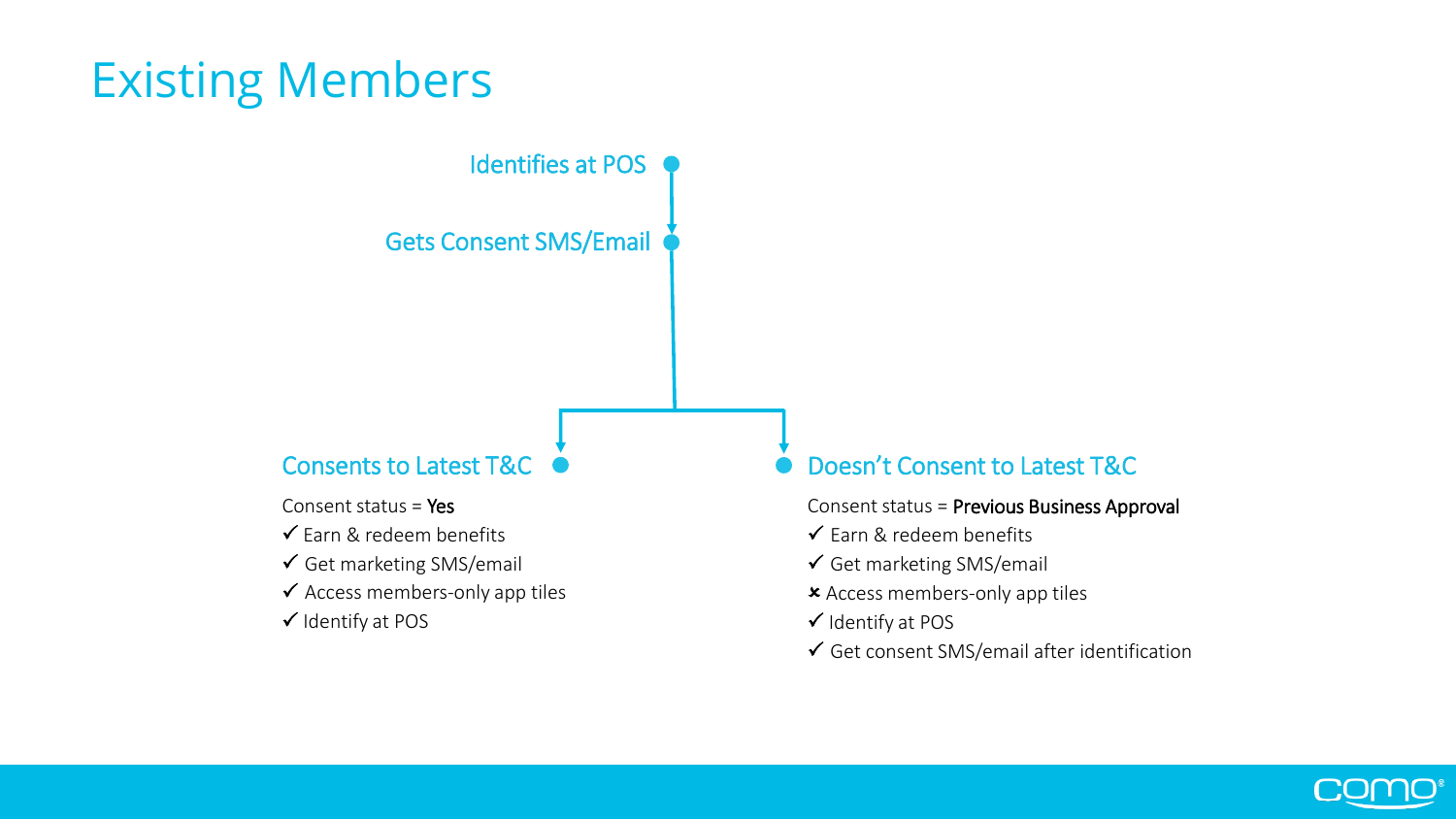### <span id="page-9-0"></span>New Members via Import

New imported members cannot participate in the loyalty program until they consent (no 24hr grace period). They won't automatically receive the consent SMS/email after import, but it can be sent from Filter Members. When they try to identify at the POS, the cashier will see that they didn't consent and they'll get an SMS/email to consent to program terms.



Member gets consent SMS/email when they identify at the POS (or via Filter Members)

Member downloads the app or consents via web form

From the app, member logs in & consents when they submit the update form

Member can fully participate in the loyalty program

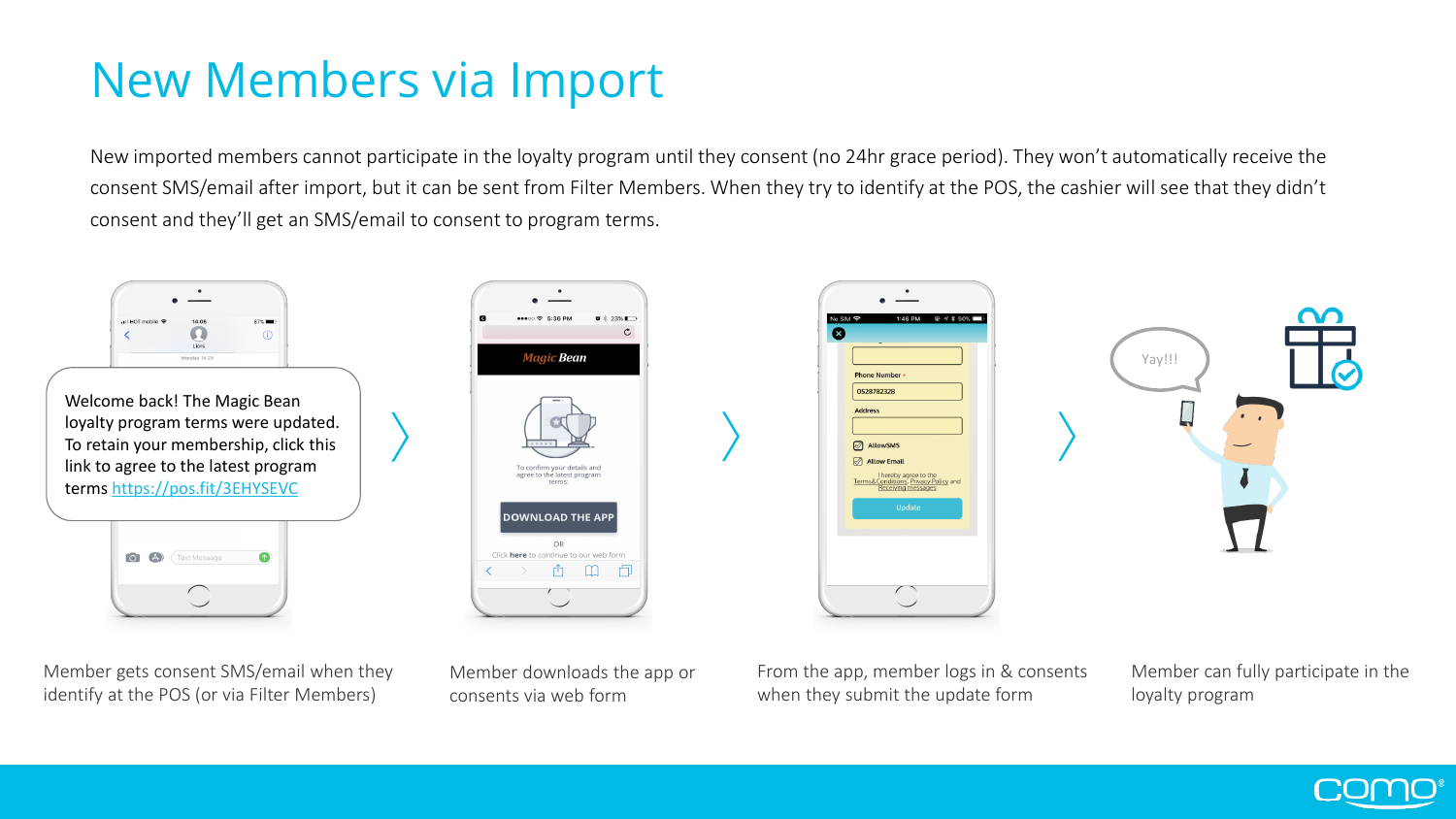### New Members via Import

Identifies at POS

Gets Consent SMS/Email

Consent status =  $Yes$ 

- $\checkmark$  Farn & redeem benefits
- Get marketing SMS/email
- $\checkmark$  Access members-only app tiles
- $\checkmark$  Identify at POS

#### Consents to T&C  $\bullet$  Doesn't Consent to T&C

- Consent status =  $No$
- $x$  Farn & redeem benefits
- Get marketing SMS/email
- Access members-only app tiles
- **x** Identify at POS (GMD returns anonymous member)
- $\checkmark$  Get consent SMS/email after identification

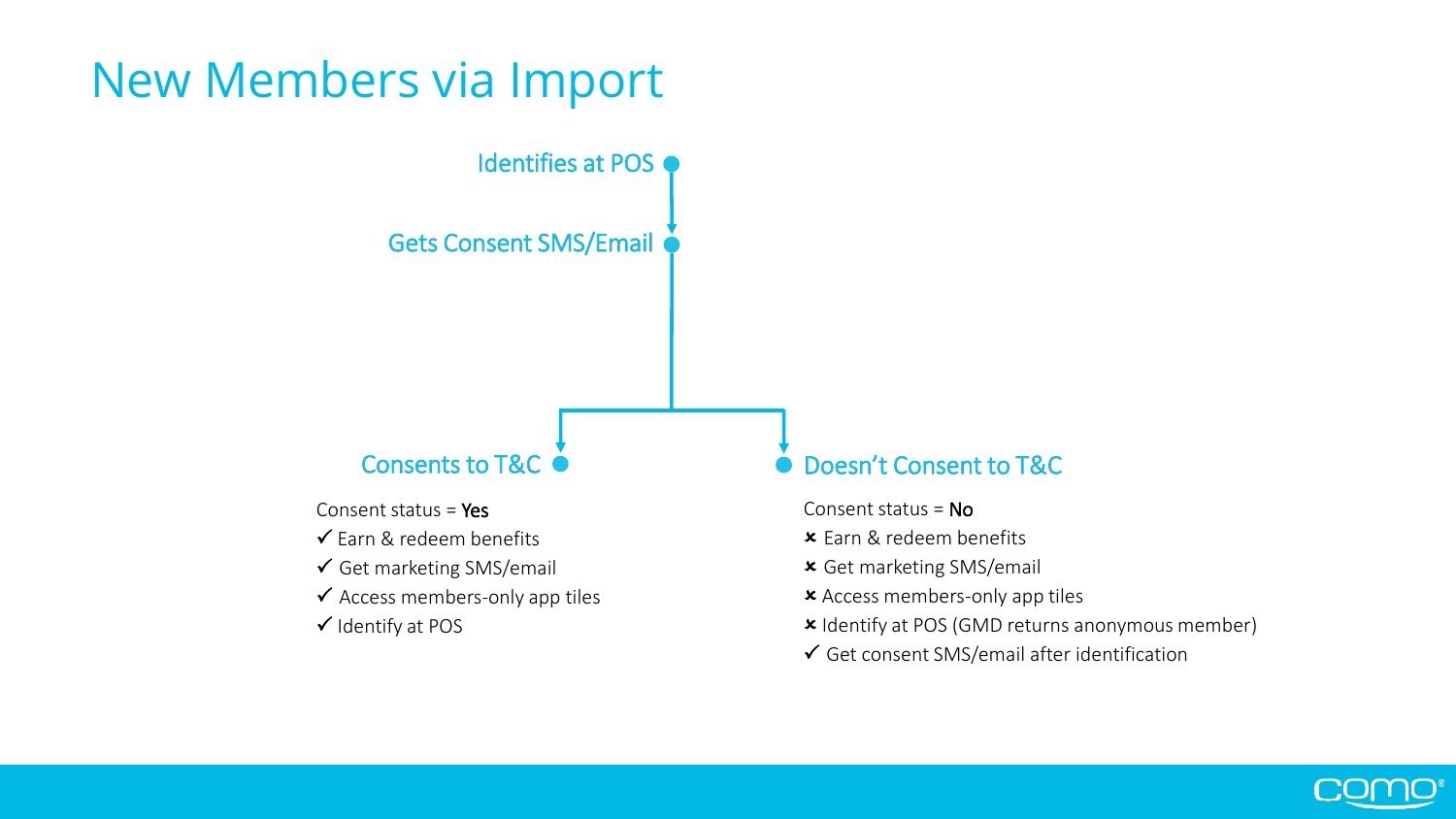#### <span id="page-11-0"></span>Consent Status

A new field was added to Filter Members representing their consent status: Member Consented to T&C.

You can filter members according to this field (only when Membership Status is Registered) and view a member's consent status from their profile.

| $\triangledown$ Filter Members      |                                             |                   |  |  |  |
|-------------------------------------|---------------------------------------------|-------------------|--|--|--|
| Find members based on their actions |                                             |                   |  |  |  |
| Membership Status<br>● Registered   | ◯ Un-identified (App user)                  | ◯ Pending Payment |  |  |  |
| Member Consented to T&C<br>Yes      | $\triangleright$ Previous business approval | $\Box$ No         |  |  |  |

*Note: By default, Filter Members returns all members (regardless of their consent status). You can technically perform certain actions on members without consent from Filter Members (such as send them a gift) but they won't be able to view it in the app or identify at the POS unless they consent to terms.* 

| Phone                   | 0506779178                                           |  |
|-------------------------|------------------------------------------------------|--|
| <b>AllowSMS</b>         | $\Box$                                               |  |
| AllowEmail              | $\omega$                                             |  |
| Points                  | 4,276                                                |  |
| Credit                  | 26                                                   |  |
| User Key                | cdl9CrhZ3sQZ53lCv5BtOfrPnGlGDs9CYZTH9Cw4g88          |  |
| Membership Key          | bs9A7qxN0rgN2202OAk69BIIH1Xs07ms9D9DMmeb0AQ2a53SCjpy |  |
| Membership Status       | registered                                           |  |
| Member Consented to T&C | Previous business approval                           |  |

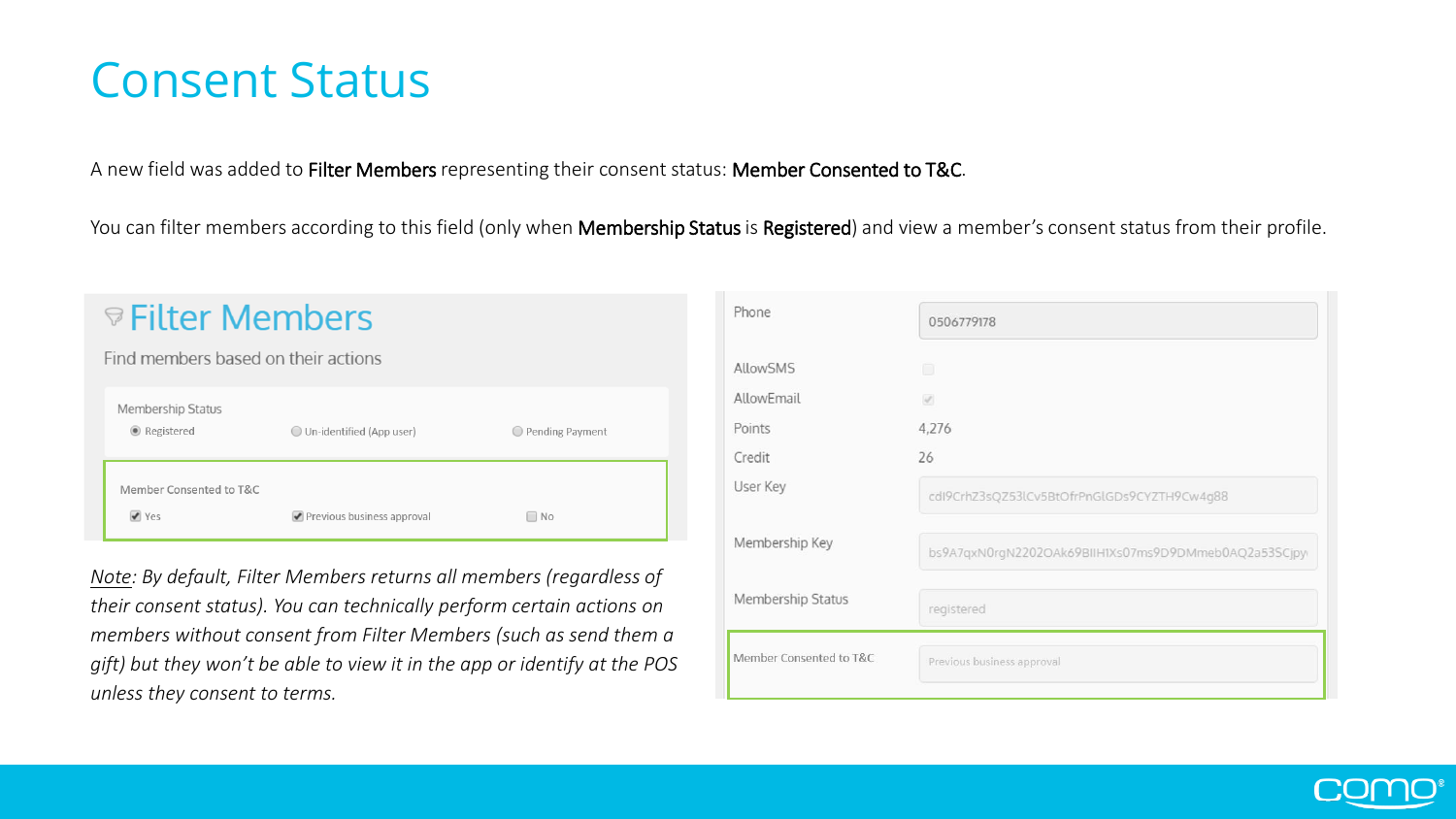### Consent Status

| <b>Status</b>                     | <b>Description</b>                               | <b>Received Status By</b>                                                                                                                                  | <b>Program Restrictions</b>                                                                     |
|-----------------------------------|--------------------------------------------------|------------------------------------------------------------------------------------------------------------------------------------------------------------|-------------------------------------------------------------------------------------------------|
| Yes                               | Member consented                                 | New members that register via app or iFrame<br>Any member that updated details via app,<br>iFrame, or Landing Page<br>Existing member that logged into app | None                                                                                            |
| <b>No</b>                         | Member didn't consent                            | New members that register via POS, API,<br>Import, or Hub                                                                                                  | <b>*</b> Redeem Benefits<br><b>x</b> Get marketing SMS/email<br><b>x</b> Members-only app tiles |
| <b>Previous Business Approval</b> | Member didn't consent to latest<br>program terms | Existing member that registered via POS, API,<br>Import, or Hub<br>New imported members that received<br>special Como approval for this status             | <b>x</b> Members-only app tiles                                                                 |

*Note: Existing members refer to members that registered before the changes are released in their territory. Before this time, members also consented to terms when they logged into the app. So only existing members that never logged into the app have the Previous Business Approval status. Once a member with this status submits the update form through the app or Landing page, their consent status will change to Yes.*

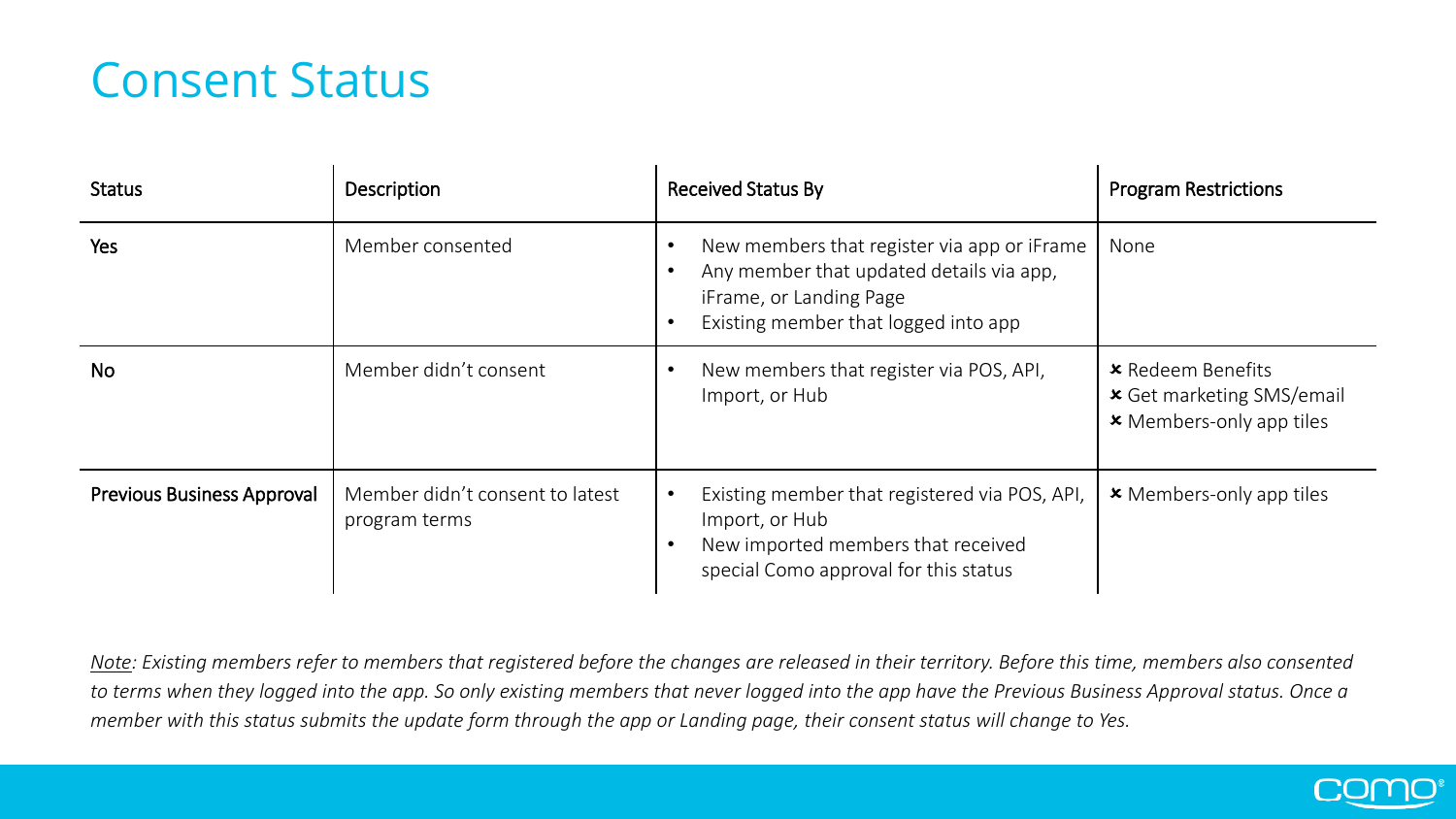### <span id="page-13-0"></span>Consent SMS/Email

#### Members with consent status No or Previous Business Approval can be sent a dedicated consent SMS/email with a link to the new landing page.

The consent SMS/email can be sent in various ways:

- Automatically when they register
- Automatically when they identify at the POS
- Manually from Filter Members (Send SMS/Email for T&C Consent)

| <b>Filter Members</b>   | Perform a smart action on the results                                                                     |
|-------------------------|-----------------------------------------------------------------------------------------------------------|
| <b>Member Actions</b>   | Perform the action                                                                                        |
| <b>Export Users</b>     | Send SMS/Email for T&C Consent                                                                            |
| <b>Employee Actions</b> |                                                                                                           |
| App Feedback            | $\odot$ SMS<br>$\bigcirc$ Fmail<br><b>SMS Content</b>                                                     |
| Import User Keys        | Dear member, the @BusinessName loyalty program terms were updated. To                                     |
| <b>Review Receipts</b>  | retain your membership, click this link to agree to the latest program terms.<br>@Consent.LandingPageLink |
| <b>ID Codes</b>         | (172)                                                                                                     |

#### Notes:

- Message text can be customized but it cannot be sent from Filter Members without the consent link (@Consent.LandingPageLink)
- Businesses are charged for the SMS/email (the same as other messages)
- The message is sent without an unsubscribe option since it notifies members of changes in the terms. However, the message may be considered a marketing message if it is sent too often per member.

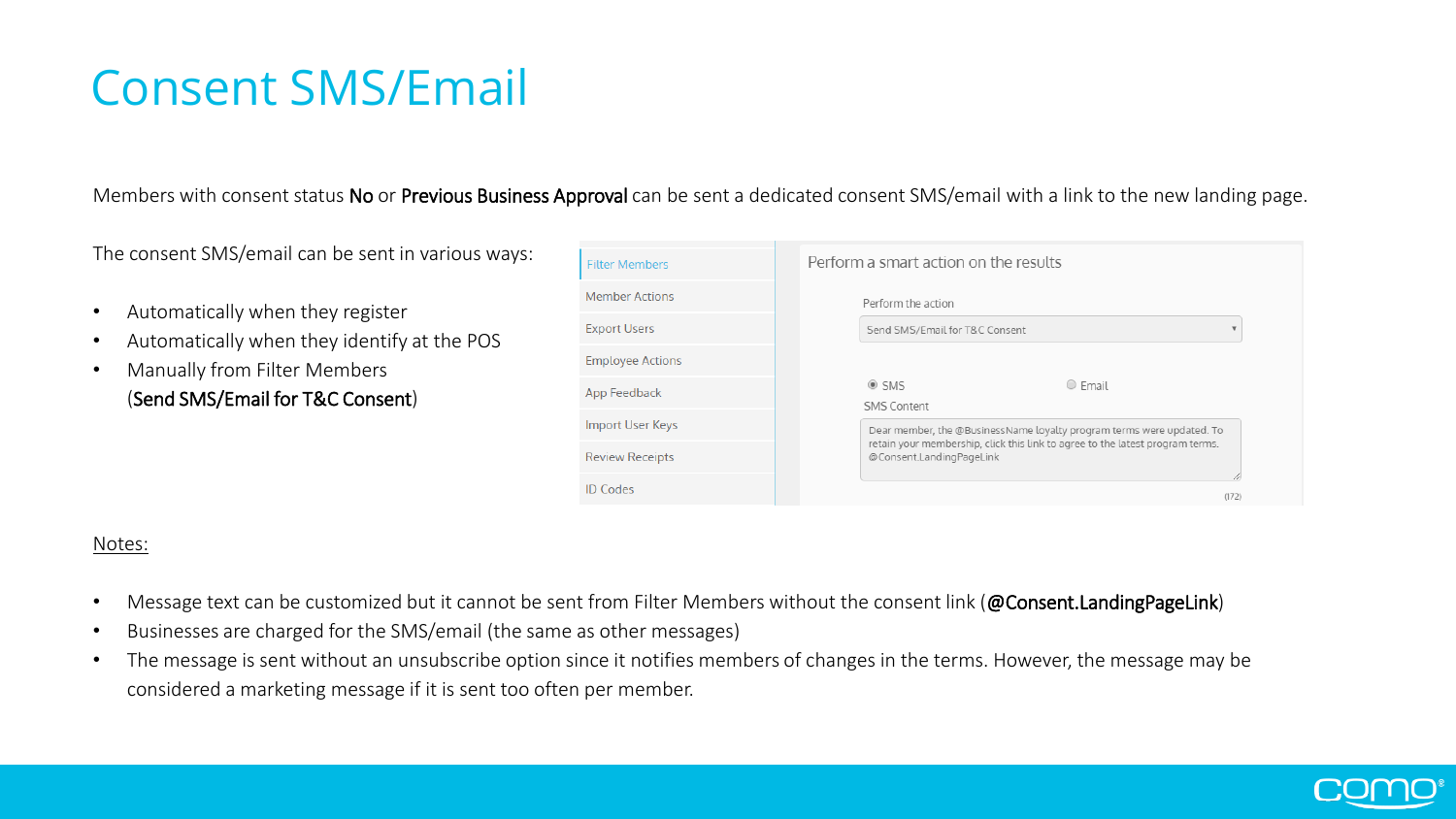## <span id="page-14-0"></span>New Landing Page

This branded new page allows members who registered outside of the registration form to provide consent in different ways:

- Mobile App—Download the app, log in as member, and complete the update form that opens
- 2. Web Form—Complete the update form displayed directly in the landing page

#### Notes:

- The update form is prefilled with all the member details they provided when they registered. As such, the link to the landing page can only be sent from the dedicated consent SMS/email.
- If the business doesn't have an app, the link to the landing page will open the update form directly.
- Businesses are charged for the SMS/email sent to the member with the link to the landing page (same as other SMS or emails they send).



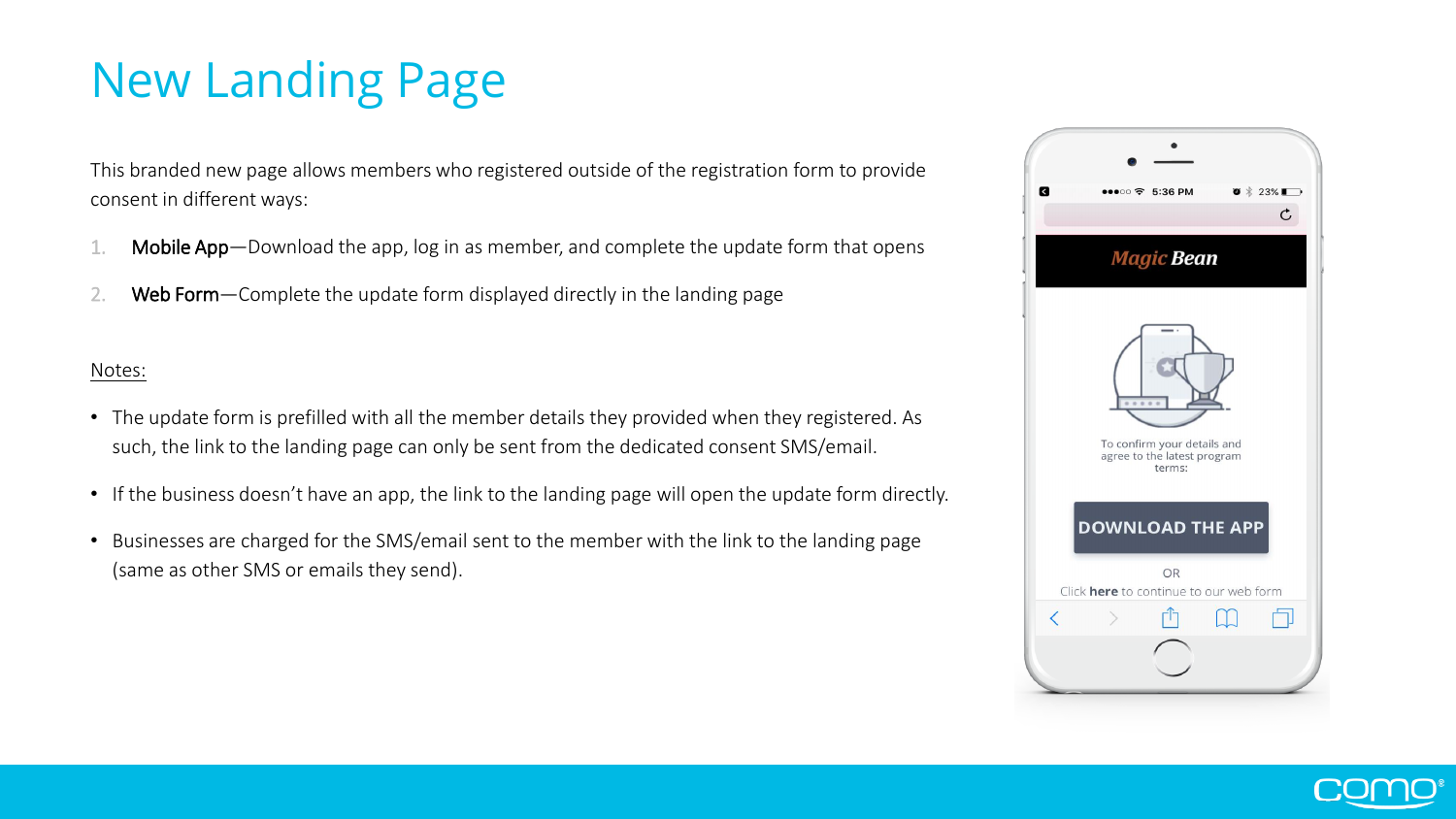### <span id="page-15-0"></span>App Login Screen

The app login flow was enhanced to support the new processes:

- $\checkmark$  Existing members with consent can login more quickly using the new login screen.
- ✓ Members who didn't yet approve the latest program terms (i.e., consent status *No* or *Previous Business Approval*) are directed to the update form when they login, and cannot access any members-only tiles until they consent to the terms.

*Note: App version update (Zapp) is required for the new login screen.*



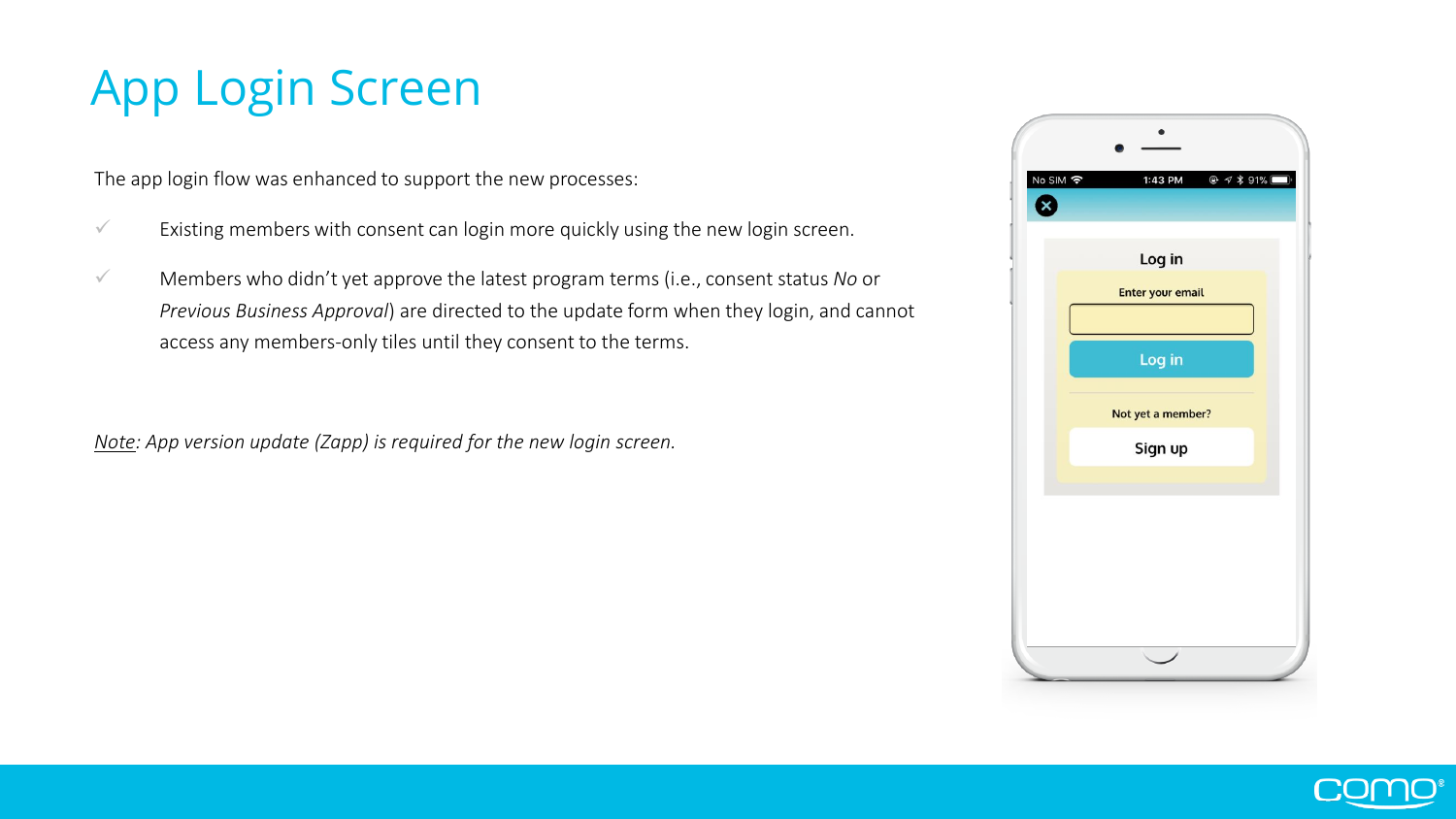### <span id="page-16-0"></span>Consent Settings

#### New settings from Settings > General POS Settings:

- If to send consent SMS/email when:
	- Member registers via API
	- Member registers via POS autoregister
	- No consent member identifies
	- No consent imported member identifies

- Previous consent member identifies
- If to send the message as SMS or email
- Message text (default text can be customized)

*Backend configurations:*

- *If members can be imported with Previous Business Approval (needs Como legal approval)*
- *Grace period per territory for registration via API/POS*
- *Default texts for consent SMS/email*

| Registration                                                                                                                                                  | Identification (getMemberDetails)                                                                                                                                                                       |
|---------------------------------------------------------------------------------------------------------------------------------------------------------------|---------------------------------------------------------------------------------------------------------------------------------------------------------------------------------------------------------|
| Send SMS/email after registration via API                                                                                                                     | Send SMS/email when member without consent identifies                                                                                                                                                   |
| $O$ Email<br>$\odot$ SMS                                                                                                                                      | $@$ SMS<br>○ Email                                                                                                                                                                                      |
| <b>SMS Content</b>                                                                                                                                            | <b>SMS Content</b>                                                                                                                                                                                      |
| Almost there! To continue earning rewards, complete your registration to the @BusinessName<br>loyalty program by clicking this link. @Consent.LandingPageLink | Welcome back! To earn rewards, you'll need to complete your registration to the @BusinessName<br>loyalty program by clicking this link: @Consent.LandingPageLink                                        |
| You may be charged more than once if SMS exceeds a certain length (based on language and provider)                                                            | (157)<br>(154)<br>You may be charged more than once if SMS exceeds a certain length (based on language and provider)                                                                                    |
| POS Membership Purchase Flow                                                                                                                                  | Send SMS/email when imported member without consent identifies                                                                                                                                          |
| Auto Register                                                                                                                                                 | $@$ SMS<br>$O$ Fmail                                                                                                                                                                                    |
| Membership Item Code                                                                                                                                          | <b>SMS Content</b><br>$\circledast$<br>Welcome back! To earn rewards, you'll need to complete your registration to the @BusinessName<br>loyalty program by clicking this link: @Consent.LandingPageLink |
| Send SMS after membership purchase                                                                                                                            | (157)<br>You may be charged more than once if SMS exceeds a certain length (based on language and provider)                                                                                             |
| $@$ SMS<br><b>Email</b><br><b>SMS Content</b>                                                                                                                 | Send SMS/email when member with previous business approval identifies                                                                                                                                   |
| Almost there! To continue earning rewards, complete your registration to the @BusinessName<br>loyalty program by clicking this link. @Consent.LandingPageLink | $@$ SMS<br>○ Email<br>SMS Content                                                                                                                                                                       |
| You may be charged more than once if SMS exceeds a certain length (based on language and provider)                                                            | Welcome back! The @BusinessName loyalty program terms were updated. To retain your<br>membership, click this link to agree to the latest program terms. @Consent.LandingPageLink<br>(154)               |
|                                                                                                                                                               | (173)<br>You may be charged more than once if SMS exceeds a certain length (based on language and provider)                                                                                             |

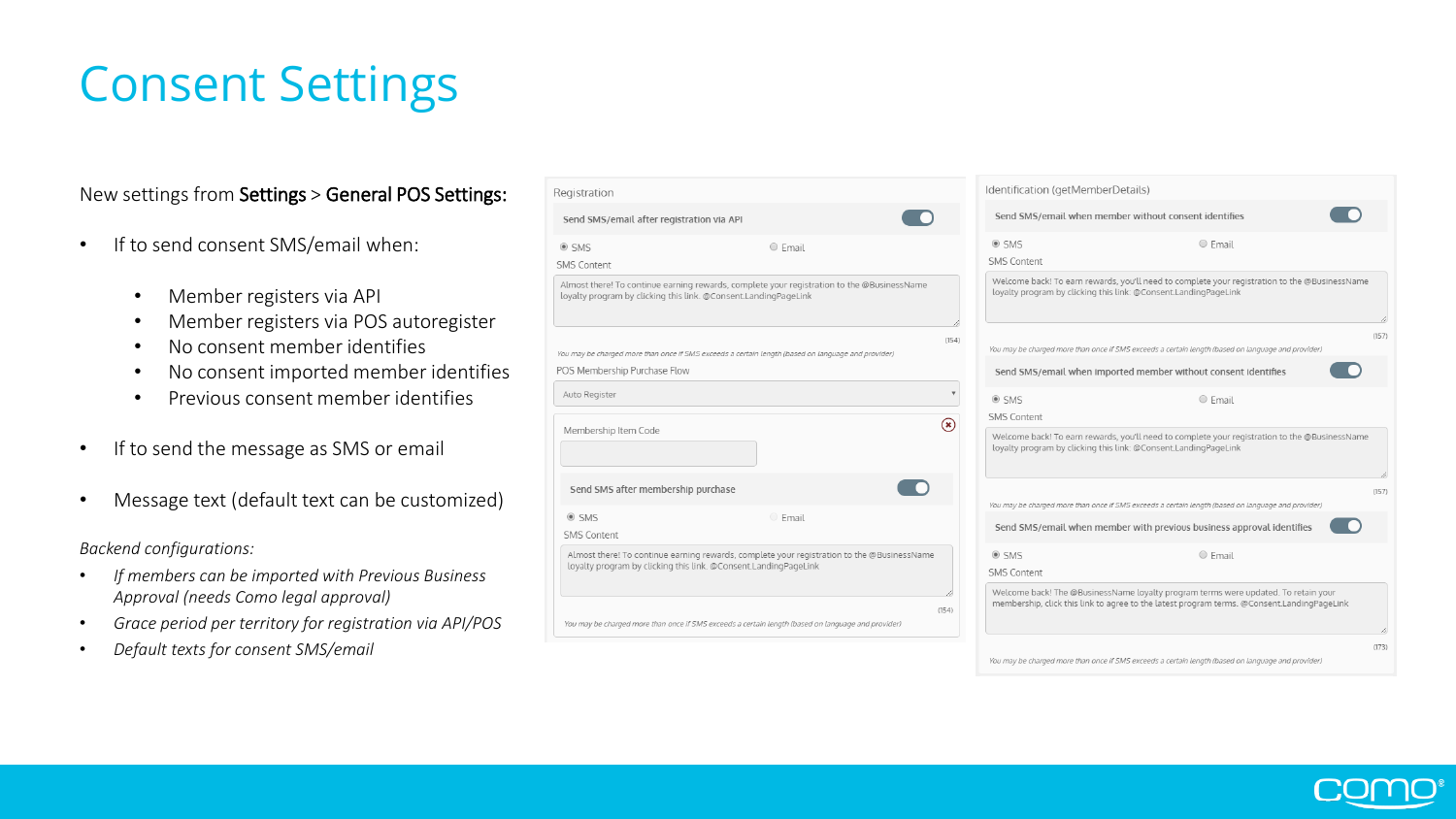### <span id="page-17-0"></span>Marketing SMS/Email

Here are the main enhancements related to marketing SMS/email:

#### No Marketing Messages to Members Without Consent

Members who do not explicitly consent to program terms will not receive marketing messages—even if they subscribe (ex: Allow SMS=Yes). However, they will still receive operational messages.

#### New Value for Allow SMS/Allow Email – "None"

When members register without an option to subscribe (such as via auto-register), Allow SMS = None and Allow Email = None. Only once they consent to program terms, *None* will be changed to *Yes*. This is to ensure that members will not be subscribed to marketing messages unless they either explicitly subscribe, OR consent to program terms.

#### Registration Form

The business can still choose whether or not to provide members with the option to explicitly allow marketing SMS or email from the registration form. If they don't add the fields to the form, members are subscribed by default once they consent to program terms (Allow SMS/Email=Yes).

#### Restrictions for Subscribing

To prevent unauthorized subscribing to marketing messages, members who unsubscribed (ex: Allow Email=No) cannot be later subscribed via Import, API, or Hub. They can only subscribe themselves from the update form in the app, or iFrame (if the option is provided by the business).

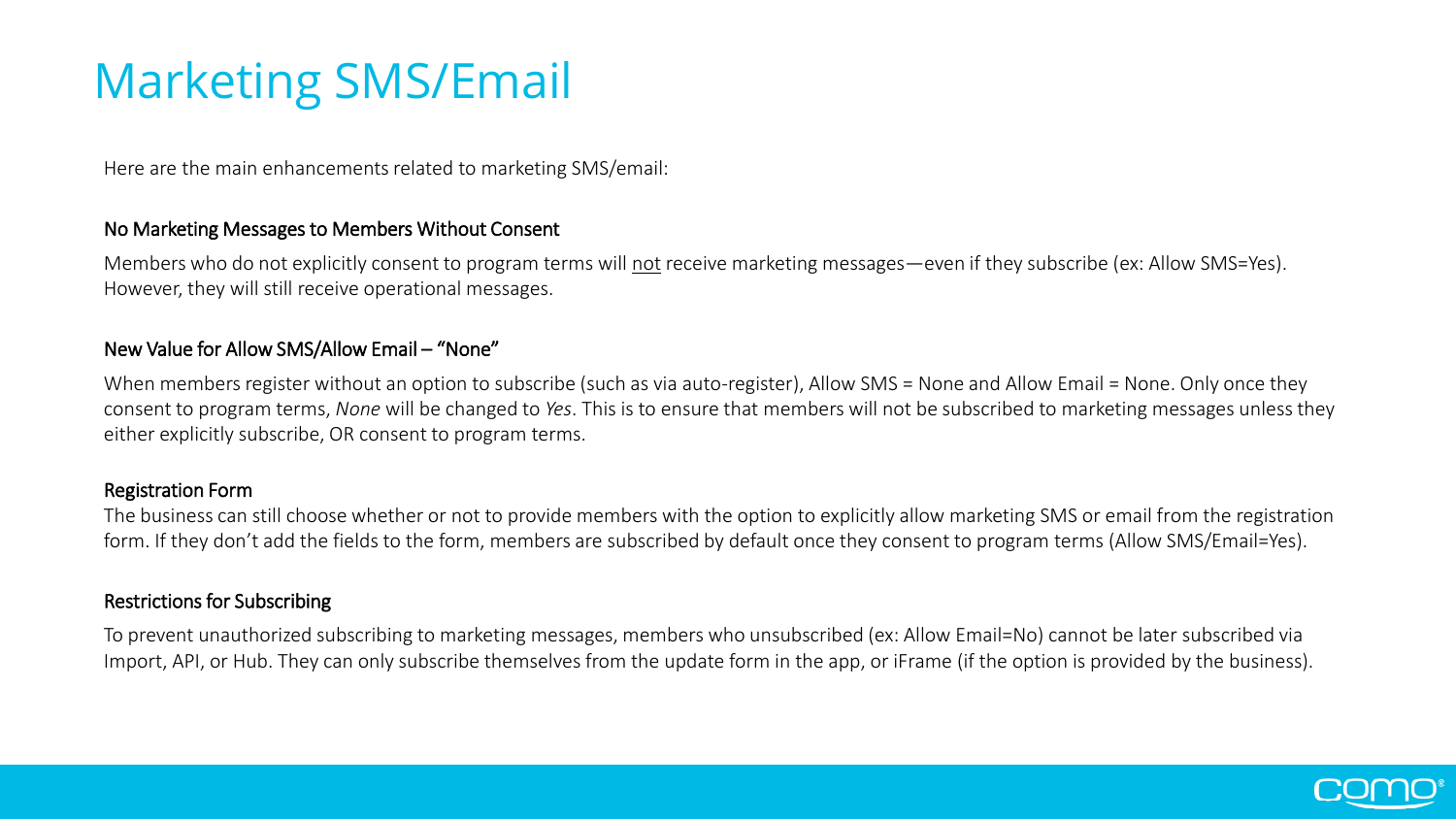### <span id="page-18-0"></span>Consent & POS API

For members with *No* consent status, here's what happens at the POS:

- 1. getMemberDetails returns values for an anonymous member
- 2. Consent SMS/email is sent to the member to agree to terms
- 3. getBenefits and payment return an error: "Customer(s) not found"
- 4. submitPurchase succeeds but we'll treat this purchase as anonymous

#### For getMemberDetails:

- First name and last name are both sent as *No Consent*
- Points and credit are sent as *0*
- Status is sent as *Inactive* for 4.0 but *Registered* for 2.8
- No gifts are returned
- Member notes are returned as *Member hasn't completed their registration (which includes accepting the program terms).*
- Any fields the POS expects will be returned but anonymized

|              | <b>No Consent No Consent</b>  |              |                  | $\frac{1}{40}$ ADD MEMBER                                     |
|--------------|-------------------------------|--------------|------------------|---------------------------------------------------------------|
|              | <b>Member Info</b>            |              | <b>Gift List</b> | <b>Redeem Codes</b>                                           |
|              | Status: Inactive<br>Birthday: |              |                  | <b>Personalized Offers</b><br>Member hasn't completed their   |
|              |                               |              |                  | registration (which includes<br>accepting the program terms). |
|              | Credit:<br>0                  | Points:<br>0 |                  |                                                               |
| <b>CLOSE</b> |                               |              |                  | OK                                                            |

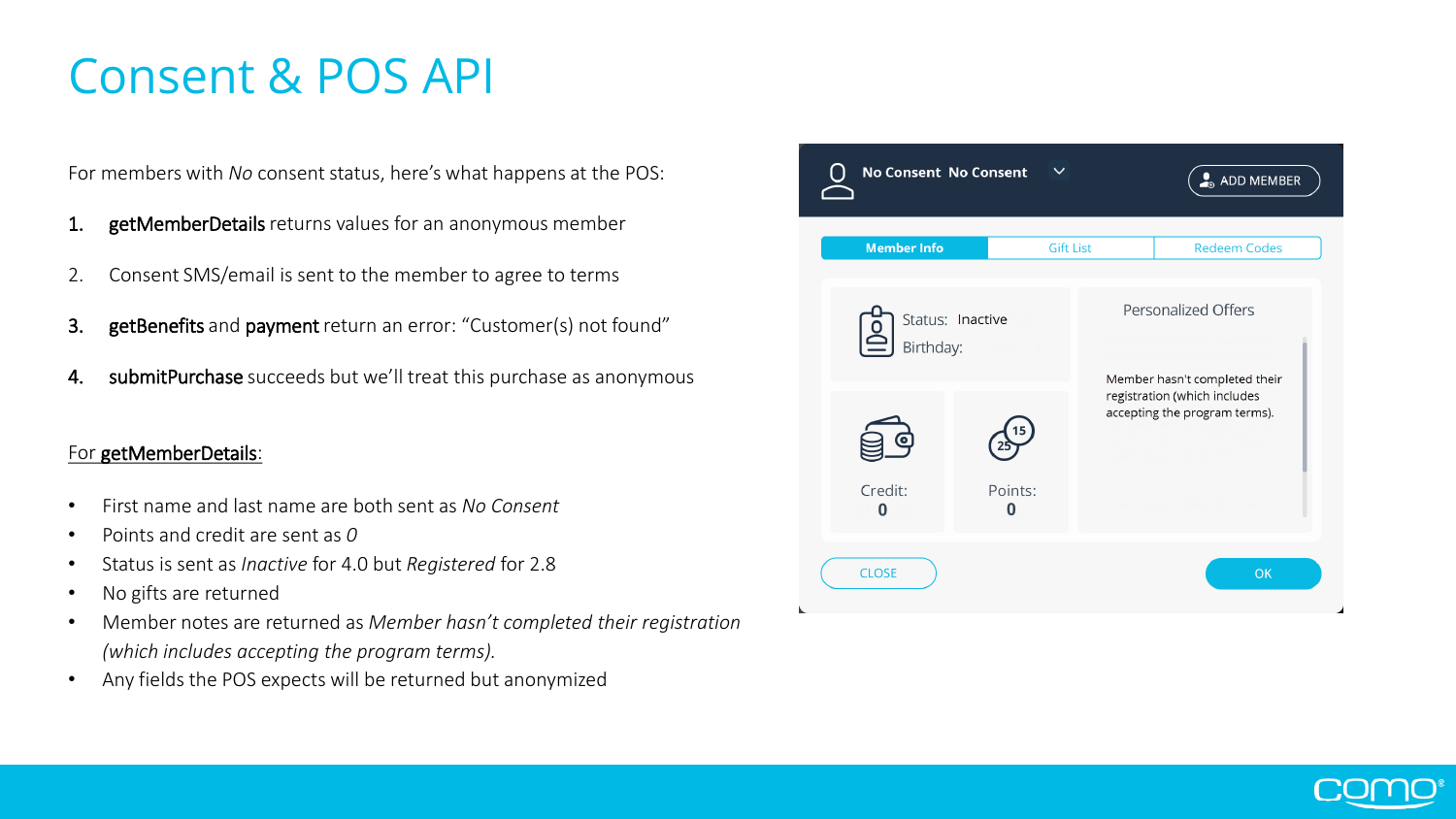### <span id="page-19-0"></span>Consent Logs

New logs can appear in the member's profile in the Hub, and some existing logs were enhanced with a source.

| Log                                                    | Description                                                                                                                                                                                                                                                                                                                                                 |
|--------------------------------------------------------|-------------------------------------------------------------------------------------------------------------------------------------------------------------------------------------------------------------------------------------------------------------------------------------------------------------------------------------------------------------|
| SMS sent to member for T&C consent (from <source/> )   | Consent SMS was sent to member from:<br>POS - after registration via POS/API, or identification at POS<br>$\bullet$<br>Hub - from Filter Members<br>$\bullet$                                                                                                                                                                                               |
| Email sent to member for T&C consent (from <source/> ) | Consent email was sent to member from POS or Hub (see above)                                                                                                                                                                                                                                                                                                |
| Joined the program from <source/>                      | Member registered from:<br>• $App$ – app or iFrame<br>• <i>POS</i> – auto-register<br>• Automation - using Register Member action<br>Import - via Import Members<br>• Hub - Operation > Registration > Create New Member<br>• API - Registration API, usually via website or POS<br>• Client – source not available, but it can be any of the above sources |
| Updated membership details from <source/>              | Member details were updated from App, POS, Automation, Import, Hub, API, or Client                                                                                                                                                                                                                                                                          |
| Consented to T&C from <source/>                        | Member consented to terms from:<br>• $App$ – app or iFrame<br>Landing Page<br>$\bullet$                                                                                                                                                                                                                                                                     |
| Member T&C consent status was updated (system update)  | Member's consent status was updated by a data fix (ex: for existing members)                                                                                                                                                                                                                                                                                |

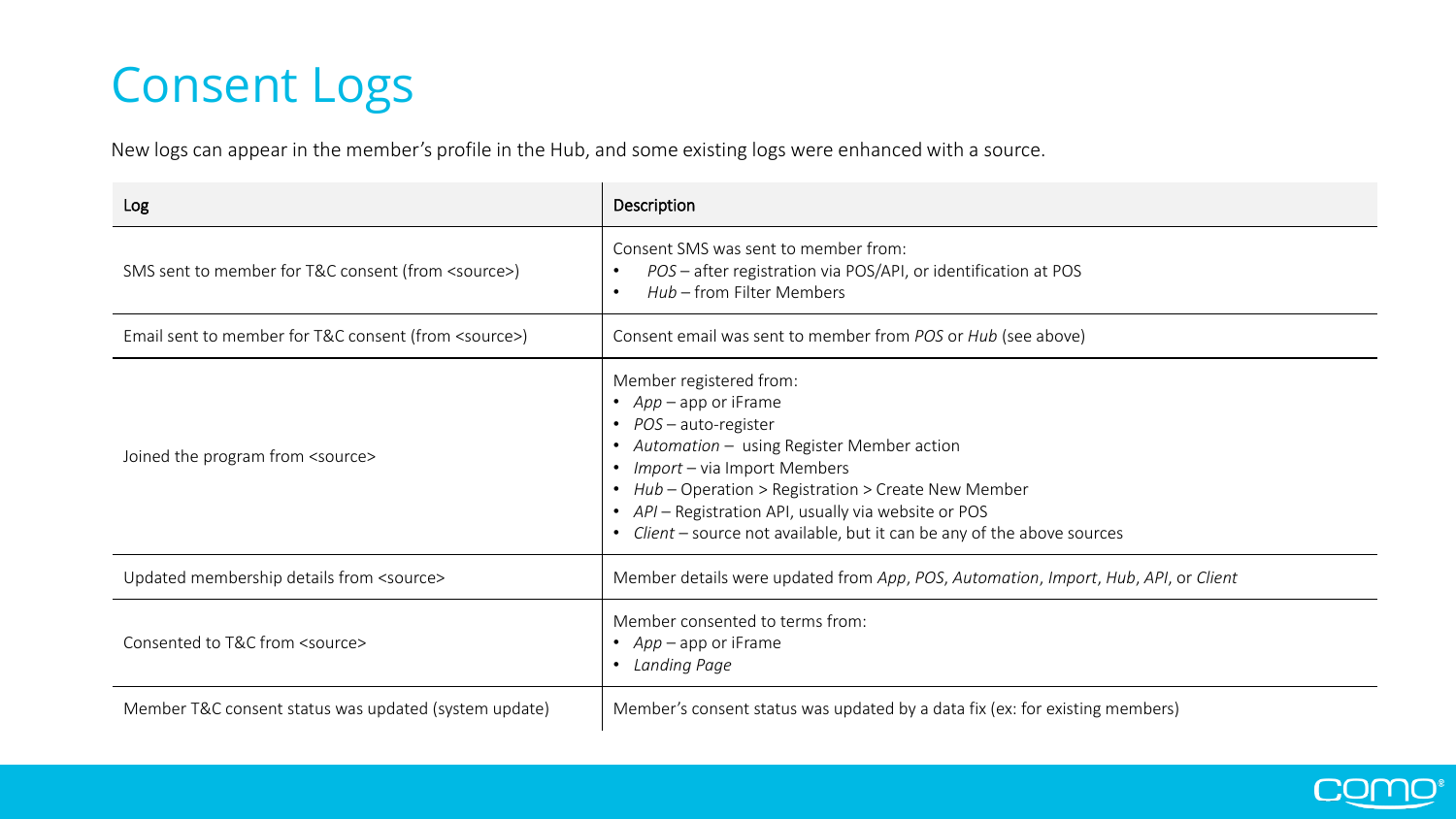### <span id="page-20-0"></span>Required Setup

The consent landing page allows members to click a link to download the app. This link can be added from Operation > Settings > App Settings:

| Settings                 | Link to download the app |
|--------------------------|--------------------------|
| App Settings             |                          |
| <b>External Services</b> | onelink.to               |

In addition, the new login screen requires a Zapp update.